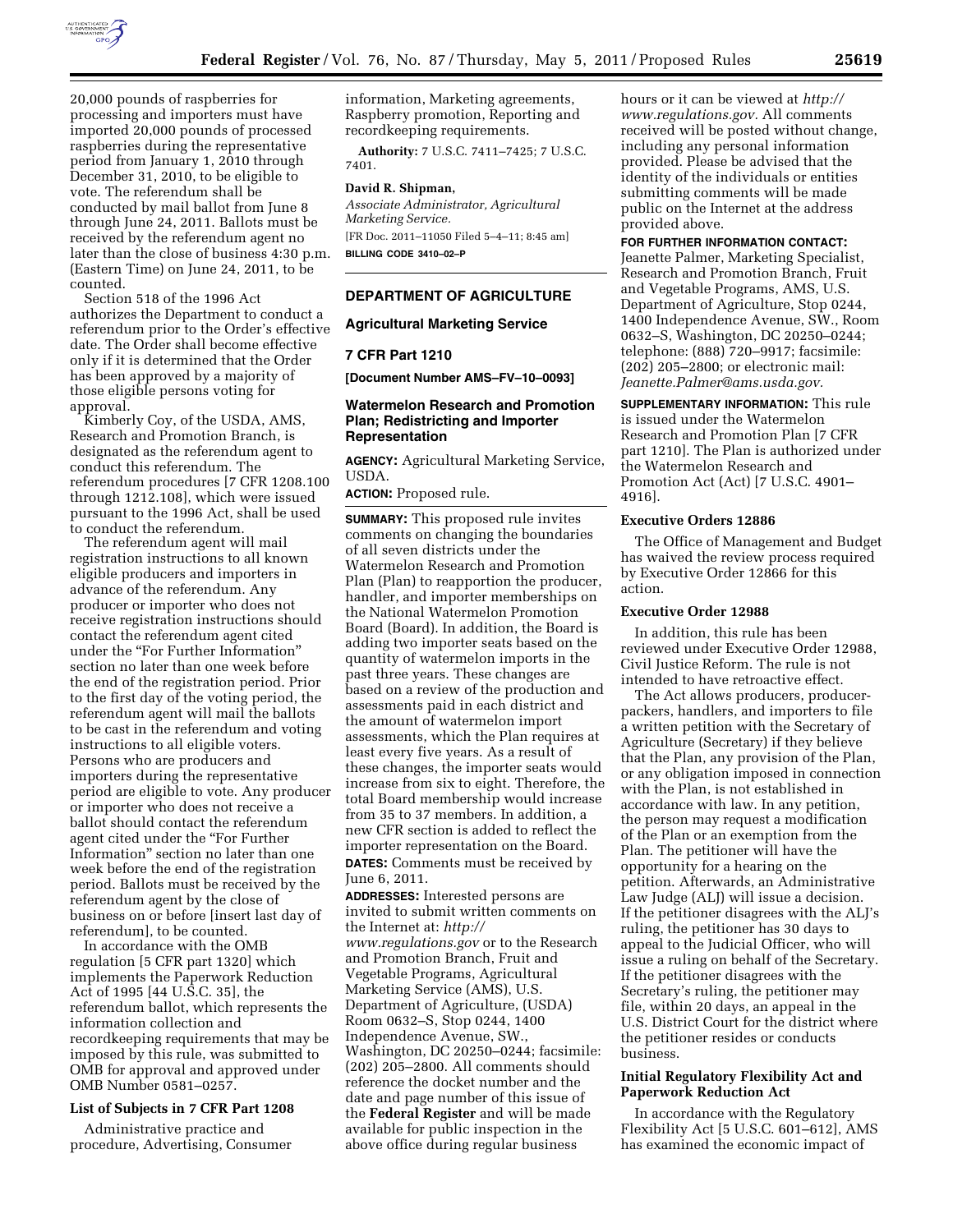this rule on the small producers, handlers, and importers that would be

affected by this rule. The Small Business Administration defines, in 13 CFR part 121, small agricultural producers as those having annual receipts of no more than \$750,000 and small agricultural service firms (handlers and importers) as those having annual receipts of no more than \$7 million. Under these definitions, the majority of the producers, handlers, and importers that would be affected by this rule would be considered small entities. Producers of less than 10 acres of watermelons are exempt from this program. Importers of less than 150,000 pounds of watermelons per year are also exempt.

USDA's National Agricultural Statistics Service (NASS) data for the 2010 crop year was about 310 hundredweight (cwt.) of watermelons were produced per acre. The 2010 grower price published by NASS was \$12.00 per hundredweight. Thus, the value of watermelon production per acre in 2010 averaged about \$3,720 (310  $\text{cwt.} \times $12.00$ . At that average price, a producer would have to farm over 202 acres to receive an annual income from watermelons of \$750,000 (\$750,000 divided by \$3,720 per acre equals 202). Accordingly, as previously noted, a majority of the watermelon producers would be classified as small businesses.

Based on the Board's data, using an average of freight on board (f.o.b.) price of \$.0164 per pound and the number of pounds handled in 2010, none of the watermelon handlers had receipts over the \$7.5 million threshold. Therefore, the watermelon handlers would all be considered small businesses. A handler would have to ship over 457 million pounds of watermelons to be considered large (457,317,073 times \$.0164 f.o.b. equals \$7,500,000).

According to the Board, there are approximately 950 producers, 230 handlers, and 137 importers who are required to pay assessments under the program.

Based on the watermelon import assessments received for the year 2010, the United States imported watermelons worth over \$260 million dollars. The largest imports of watermelon came from Mexico which accounted for 93 percent of the total in 2010. Other suppliers of imported watermelon are Guatemala at 3 percent and Honduras at 1 percent. The remaining 3 percent of imported watermelon came from Canada, Netherlands, Nicaragua, Nigeria, and Panama.

The Board's assessment records show imports for the years 2007, 2008, and 2009 at \$681,565, \$783,249, and

\$742,363 respectively. Based on this data, the three-year average annual imports for watermelon total \$735,725 (2,207,177 divided by 3). This represents approximately 29 percent of the total assessments paid to the Board. Currently there are 6 importers on the Board representing 17 percent of the total members. Accordingly, two importer seats should be added to the Board. The new Board membership distribution would be 14 producers, 14 handlers, 8 importers, and 1 public member which would bring the percentage of seats for importers to 22 percent of the total seats on the Board.

Nominations and appointments to the Board are conducted pursuant to sections 1210.321 of the Plan. The Plan requires producers to be nominated by producers, handlers to be nominated by handlers, and importers to be nominated by importers. This would not change. Because some current members are in States or counties which would be moved to other districts under this rule, one producer member vacancy in the new District 2, one handler member vacancy in the new Districts 3, and one producer member vacancy in the new District 7 would result with this change. Nomination meetings will be held in the new districts to fill these vacancies.

Appointments to the Board are made by the Secretary from a slate of nominated candidates. The nominees for the two producer, one handler and two importer positions will be submitted to the Secretary for appointment to the Board.

The overall impact is favorable because the new district boundaries provide more equitable representation for the producers, handlers, and importers who pay assessments in the various districts.

The Board chose the realignment scenario that kept the States together. For instance, California is currently divided into two districts and the Board has realigned California so that all the counties in California are located in one district. The new realignment would also give Georgia and Texas their own respective districts. The other States will be divided up to reflect their watermelon production levels and grouped together for the four remaining districts.

The Board considered several alignments of the districts in an effort to provide balanced representation for each district. The Board selected the alignment described in this rule as it provides proportional representation on the Board of producers, handlers, and importers. The addition of two importers would allow for more importers representation on the Board's

decision making and also potentially provide an opportunity to increase diversity on the Board.

In accordance with the Office of Management and Budget (OMB) regulation [5 CFR part 1320] which implements the Paperwork Reduction Act of 1995 [44 U.S.C. Chapter 35], the background form, which represents the information collection and recordkeeping requirements that are imposed by the Plan have been approved previously under OMB number 0505–0001.

The Plan requires that two nominees be submitted for each vacant position. With regard to information collection requirements, adding two importers to the Board means that four additional importers will be required to submit background forms to USDA in order to be considered for appointment to the Board. However, serving on the Board is optional, and the burden of submitting the background form would be offset by the benefits of serving on the Board. The estimated annual cost of providing the information by four importers would be \$33 or \$8.25 per importer. The additional minimal burden will be included in the existing information collection package under OMB number 0505–0001.

USDA has not identified any relevant Federal rules that duplicate, overlap, or conflict with this rule.

We have performed this Initial Regulatory Flexibility Analysis regarding the impact of this amendment to the Plan on small entities, and we invite comments concerning potential effects of this amendment.

### **Background**

Under the Plan, the Board administers a nationally coordinated program of research, development, advertising, and promotion designed to strengthen the watermelon's position in the market place and to establish, maintain, and expand markets for watermelons. This program is financed by assessments on producers growing 10 acres or more of watermelons, handlers of watermelons, and importers of 150,000 pounds of watermelons or more per year. The Plan specifies that handlers are responsible for collecting and submitting both the producer and handler assessments to the Board, reporting their handling of watermelons, and maintaining records necessary to verify their reporting(s). Importers are responsible for payment of assessments to the Board on watermelons imported into the United States through the U.S. Customs Service and Border Protection. This action will not have any impact on the assessment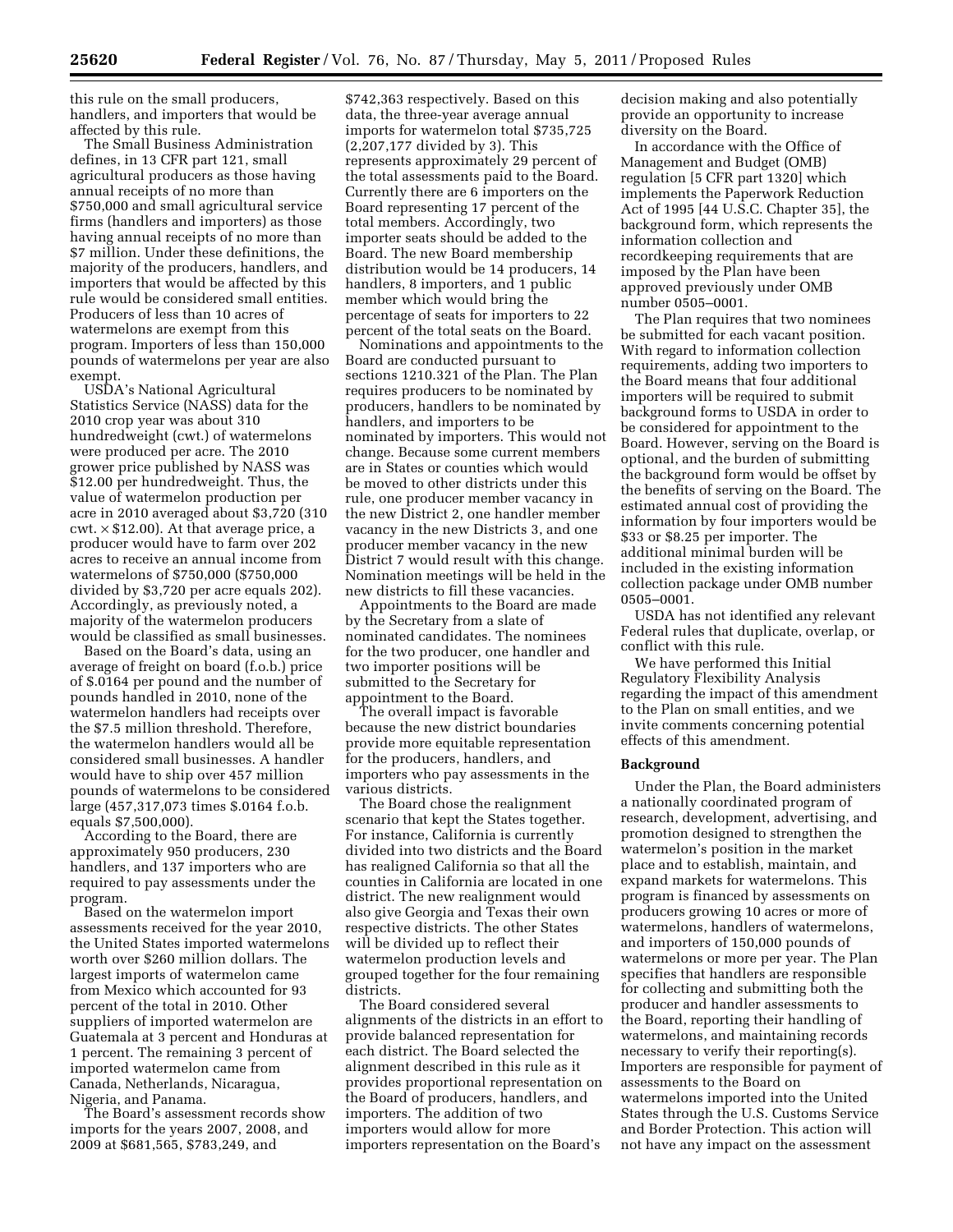rates paid by producers, handlers, and importers.

Membership on the Board consists of two producers and two handlers for each of the seven districts established by the Plan, at least one importer, and one public member. The Board currently consists of 35 members: 14 producers, 14 handlers, 6 importers, and public member.

The seven current districts were established in 2006. They are:

*District 1*—The Florida counties of Brevard, Broward, Charlotte, Citrus, Collier, Dade, DeSoto, Flagler, Glades, Hardee, Hendry, Hernando, Highlands, Hillsborough, Indian River, Lake, Lee, Manatee, Martin, Marion, Monroe, Okeechobee, Orange, Osceola, Palm Beach, Pasco, Pinellas, Polk, Putnam, Sarasota, Seminole, St. Johns, St. Lucie, Sumter, and Volusia.

*District 2*—The Florida counties of Alachua, Baker, Bay, Bradford, Calhoun, Clay, Columbia, Dixie, Duval, Escambia, Franklin, Gadsden, Gilchrist, Gulf, Hamilton, Holmes, Jackson, Jefferson, Lafayette, Leon, Levy, Liberty, Madison, Nassau, Okaloosa, Santa Rosa, Suwannee, Taylor, Union, Wakulla, Walton, Washington, and the Georgia counties Early, Baker, Miller, Mitchell, Colquitt, Thomas, Grady, Decatur, Seminole, and the States of Alabama, Arkansas, Louisiana, Mississippi, North Carolina, Oklahoma, Tennessee, and Virginia.

*District 3*—The Georgia counties not included in District two and the State of South Carolina.

*District 4*—The States of North Dakota, South Dakota, Nebraska, Kansas, Minnesota, Iowa, Illinois, Missouri, Michigan, Indiana, Ohio, Kentucky, West Virginia, Maryland, New Hampshire, Maine, New Jersey, New York, Pennsylvania, Massachusetts, Rhode Island, Delaware, Vermont, Wisconsin, Connecticut, and Washington, DC.

*District 5*—The States of Alaska, Hawaii, Nevada, Oregon, and Washington and all of the counties in the state of California except for those California counties included in District Seven.

*District 6*—The counties in the state of Texas, except for those counties in Texas included in District Seven.

*District 7*—The counties in the state of Texas; Dallam, Sherman, Hanaford, Ochiltree, Lipscomb, Hartely, Moore, Hutchinson, Roberts, Hemphill, Oldham, Potter, Carson, Gray, Wheeler, Deaf Smith, Randall, Armstrong, Donley, Collingsworth, Parmer, Castro, Swisher, Briscoe, Hall, Childress, Bailey, Lamb, Hale, Floyd, Motley, Cottle, Cochran, Hockely, Lubbock,

Crosby, Dickens, King, Yoakum, Terry, Lynn, Garza, Kent, Stonewall, the States of New Mexico, Arizona, Utah, Colorado, Idaho, Montana, and Wyoming, and the following counties in California; San Bernardino, Riverside, San Diego, and Imperial.

Pursuant to section 1210.320(c) of the Plan, the Board shall review the seven districts every five years to determine whether realignment of the districts is necessary. When making a review, the Plan specifies that the Board should consider factors such as the most recent three years of USDA production reports or Board assessment reports if USDA production reports are unavailable, shifts and trends in quantities of watermelons produced, and any other relevant factors. Any realignment should be recommended by the Board at least six months prior to the date of the call for nominations and should become effective at least 30 days prior to this date.

Pursuant to section 1210.320 (e) of the Plan, the Secretary shall review importer representation every five years. According to the Plan, the Secretary shall review a three-year average of watermelon import assessments and adjust, to the extent practicable, the number of importers on the Board.

The Board appointed a subcommittee to begin reviewing the U.S. districts and to determine whether realignment was necessary based on production and assessment collections in the current districts. During the review, as prescribed by the Plan, the subcommittee reviewed USDA's Annual Crop Summary reports for 2007 through 2009, which provided figures for the top 17 watermelon producing states, and the Board's assessment collection records for 2007 through 2009. Both sets of data showed similar trends in production among the various States. However, the Board used the assessment reports because USDA's Annual Crop Summary reports were available for only 17 of the 34 states in which watermelons are produced.

The subcommittee recommended to the Board that the boundaries of all seven districts be changed in order to provide for a better distribution of production among producers and handlers in the districts.

The subcommittee also considered the assessments of watermelon imports paid to the Board. The Board's assessment records show imports for the years 2007, 2008, and 2009 at \$681,565, \$783,249, and \$742,363 respectively. Based on this data, the three-year average annual imports for watermelon total \$735,725 (2,207,177 divided by 3). The average annual percentage of assessments paid

by importers represents almost 29 percent of the Board's assessment income. In contrast to the 2006 realignment, the importer's assessment collection represented 20 percent of the Board's assessment income. Because there was a 9 percent increase in the assessments on imports, the Board recommended an increase in the number of importers on the Board. USDA has evaluated information concerning importer assessments and has determined that the number of importer representatives on the Board should be increased by two members. Therefore, the number of importer Board members would increase from six to eight.

Section 1647 (3)(A) of the Act authorizes the Board to have at least one or more importer representative to serve on the Board. However, there is no section in the Plan that identifies the number of importers on the Board. Section 1210.502 is currently reserved and will be used to reflect importer representation on the Board.

The realignment was approved by the Board at its November 13, 2010, meeting. Under the realignment, each district would represent, on average, 16 percent of total U.S. production. The composition of the Board would increase to a total of 37 members: 14 producers, 14 handlers, 8 importers, and 1 public member.

Therefore, this rule realigns the districts as follows:

*District 1*—The Florida counties of Brevard, Broward, Charlotte, Collier, Dade, Desoto, Glades, Hardee, Hendry, Highlands, Hillsborough, Indian River, Lake, Lee, Manatee, Martin, Monroe, Okeechobee, Orange, Osceola, Palm Beach, Pasco, Pinellas, Polk, Sarasota, Seminole, St. Lucie, and Volusia.

*District 2*—The Florida counties of Alachua, Baker, Bay, Bradford, Calhoun, Citrus, Clay, Columbia, Dixie, Duval, Escambia, Flagler, Franklin, Gadsden, Gilchrist, Gulf, Hamilton, Hernando, Holmes, Jackson, Jefferson, Lafayette, Leon, Levy, Liberty, Madison, Marion, Nassau, Okaloosa, Putnam, Santa Rosa, St. Johns, Sumter, Suwannee, Taylor, Union, Wakulla, Walton, and Washington, and the States of North Carolina and South Carolina.

*District 3*—The State of Georgia. *District 4*—The States of Alabama, Connecticut, Delaware, Illinois, Indiana, Kentucky, Maine, Maryland, Massachusetts, Michigan, New Hampshire, New Jersey, New York, Ohio, Pennsylvania, Rhode Island, Tennessee, Virginia, Vermont, Wisconsin, West Virginia, and Washington, DC.

*District 5*—The State of California.